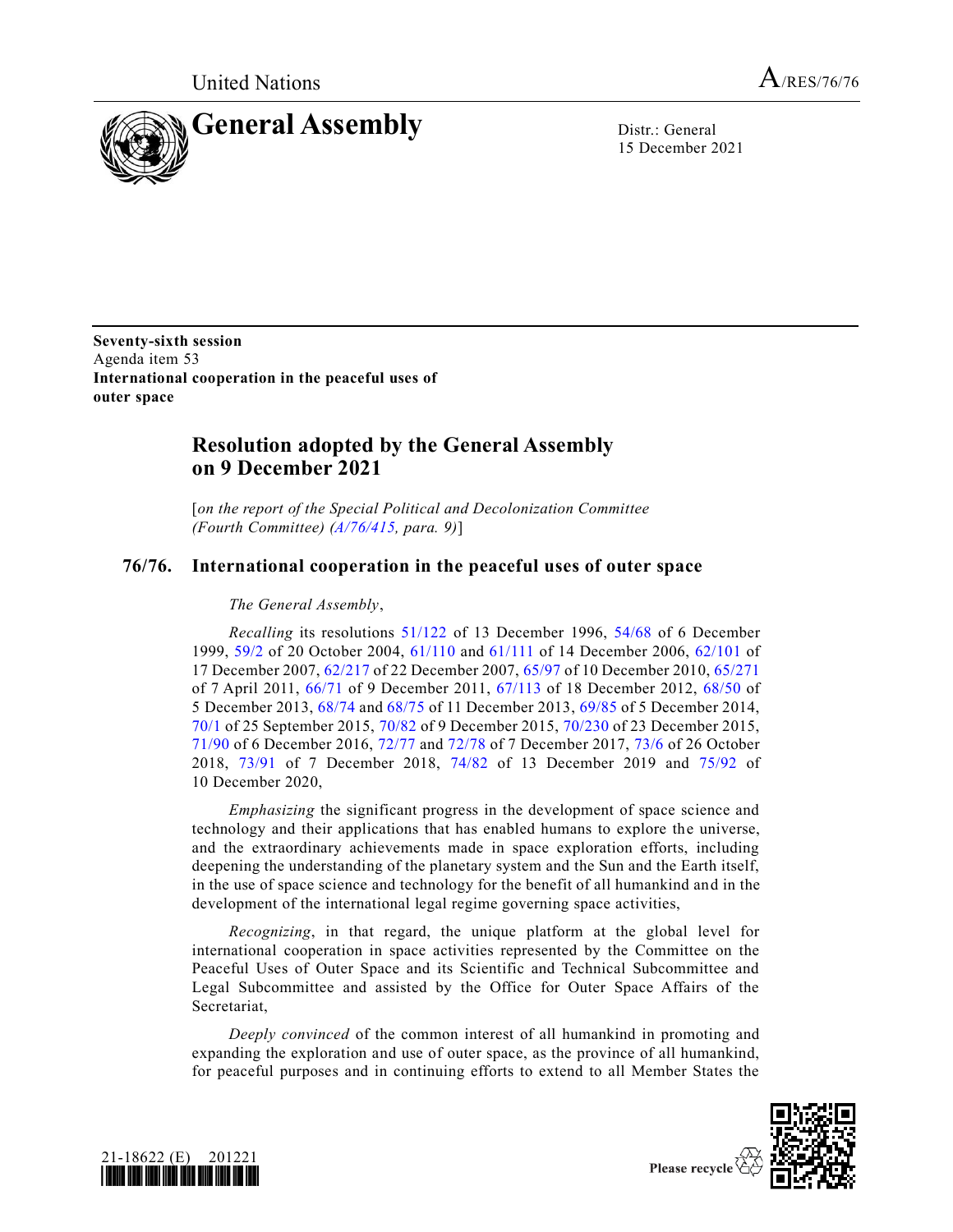benefits derived therefrom, and also of the importance of international cooperation in this field, for which the United Nations should continue to provide a focal point,

*Reaffirming* the importance of international cooperation in developing the rule of international law, including the relevant norms of international space law and their important role in international cooperation for the exploration and use of outer space for peaceful purposes, and of the widest possible adherence to international treaties that promote the peaceful uses of outer space in order to meet emerging new challenges, especially for developing countries,

*Seriously concerned* about the possibility of an arms race in outer space, and bearing in mind the importance of article IV of the Treaty on Principles Governing the Activities of States in the Exploration and Use of Outer Space, including the Moon and Other Celestial Bodies,<sup>1</sup>

*Recognizing* that all Member States, in particular those with major space capabilities, should contribute actively to the prevention of an arms race in outer space with a view to promoting and strengthening international cooperation in the exploration and use of outer space for peaceful purposes,

*Deeply concerned* about the fragility of the space environment and the challenges to the long-term sustainability of outer space activities, in particular the impact of space debris, which is an issue of concern to all nations,

*Noting* the progress achieved in the development of peaceful space exploration and applications as well as in various national and cooperative space projects, and the importance of further developing the legal framework to strengthen international cooperation in space,

*Convinced* that space science and technology and their applications, including satellite communications, Earth observation systems and satellite navigation technologies, provide indispensable tools for viable long-term solutions for sustainable development and can contribute more effectively to efforts to promote the development of all countries and regions of the world, and stressing in that regard the need to harness the benefits of space technology towards implementing the 2030 Agenda for Sustainable Development,<sup>2</sup>

Seriously concerned about the devastating impact of disasters,<sup>3</sup> and desirous of enhancing international coordination and cooperation at the global level in disaster management and emergency response through greater access to and use of spacebased services and geospatial information for all countries and facilitating capacitybuilding and institutional strengthening for disaster management, in particular in developing countries,

*Firmly convinced* that the use of space science and technology and their applications in areas such as telehealth, tele-education, disaster management, environmental protection, natural resources management and ocean and climate monitoring contribute to achieving the objectives of the global conferences of the United Nations that address various aspects of economic, social and cultural development, particularly poverty eradication,

*Deeply concerned* about the devastating effects of infectious diseases, including the coronavirus disease (COVID-19) pandemic and Ebola virus disease, to the detriment of human life, society and development, and urging the international

<sup>1</sup> United Nations, *Treaty Series*, vol. 610, No. 8843.

<sup>2</sup> Resolution [70/1.](https://undocs.org/en/A/RES/70/1)

<sup>3</sup> The term "disasters" refers to natural or technological disasters.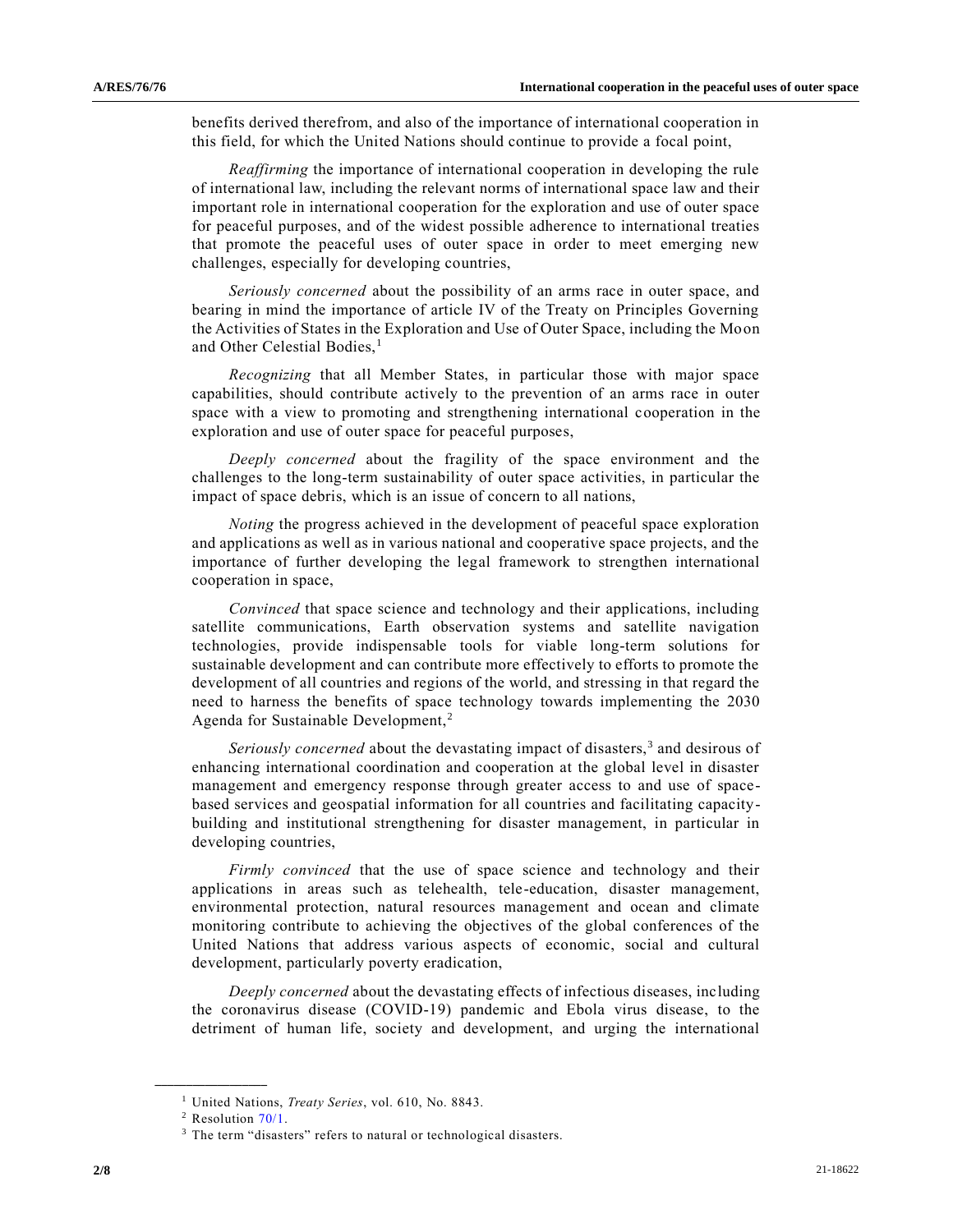community to enhance the role of space-based solutions, in particular teleepidemiology, in monitoring, preparedness and response activities,

*Recalling* the fact that the United Nations Conference on Sustainable Development, held in Rio de Janeiro, Brazil, from 20 to 22 June 2012, recognized the important role that space science and technology play in promoting sustainable development,<sup>4</sup>

*Having considered* the report of the Committee on the Peaceful Uses of Outer Space on the work of its sixty-fourth session,<sup>5</sup>

1. *Endorses* the report of the Committee on the Peaceful Uses of Outer Space on the work of its sixty-fourth session;

2. *Agrees* that the Committee, at its sixty-fifth session, should consider the substantive items recommended at its sixty-fourth session, $6$  taking into account the concerns of all countries, in particular those of developing countries;

3. *Notes with satisfaction* the adoption by the Committee of the preamble and 21 Guidelines for the Long-term Sustainability of Outer Space Activities, as contained in annex II to the report of the Committee on its sixty-second session,<sup>7</sup> and the establishment, under a five-year workplan, of a working group under the agenda item on the long-term sustainability of outer space activities of the Scientific and Technical Subcommittee of the Committee, notes that the Committee encouraged States and international intergovernmental organizations to voluntarily take measures to ensure that the Guidelines were implemented to the greatest extent feasible and practicable, and emphasizes that the Committee serves as the principal forum for continued institutionalized dialogue on issues related to the implementation and review of the Guidelines;

4. *Notes* that, at its sixtieth session, the Legal Subcommittee of the Committee continued its work, $8$  as mandated by the General Assembly in its resolution [75/92;](https://undocs.org/en/A/RES/75/92)

5. *Agrees* that the Legal Subcommittee, at its sixty-first session, should consider the substantive items and reconvene the working groups recommended by the Committee,<sup>9</sup> including holding intersessional consultations as necessary, taking into account the concerns of all countries, in particular those of developing countries;

6. *Urges* Member States that have not yet become parties to the international treaties governing the uses of outer space<sup>10</sup> to give consideration to ratifying or

<sup>4</sup> Resolution [66/288,](https://undocs.org/en/A/RES/66/288) annex, para. 274.

<sup>5</sup> *Official Records of the General Assembly, Seventy-sixth Session, Supplement No. 20* [\(A/76/20\)](https://undocs.org/en/A/76/20).

<sup>6</sup> Ibid., para. 363.

<sup>7</sup> Ibid., *Seventy-fourth Session, Supplement No. 20* [\(A/74/20\)](https://undocs.org/en/A/74/20), annex II.

<sup>8</sup> Ibid., *Seventy-sixth Session, Supplement No. 20* [\(A/76/20\)](https://undocs.org/en/A/76/20), chap. II, sect. C; see also [A/AC.105/1243.](https://undocs.org/en/A/AC.105/1243)

<sup>9</sup> *Official Records of the General Assembly, Seventy-sixth Session, Supplement No. 20* [\(A/76/20\)](https://undocs.org/en/A/76/20), paras. 223–224.

<sup>&</sup>lt;sup>10</sup> Treaty on Principles Governing the Activities of States in the Exploration and Use of Outer Space, including the Moon and Other Celestial Bodies (United Nations, *Treaty Series*, vol. 610, No. 8843); Agreement on the Rescue of Astronauts, the Return of Astronauts and the Return of Objects Launched into Outer Space (United Nations, *Treaty Series*, vol. 672, No. 9574); Convention on International Liability for Damage Caused by Space Objects (United Nations, *Treaty Series*, vol. 961, No. 13810); Convention on Registration of Objects Launched into Outer Space (United Nations, *Treaty Series*, vol. 1023, No. 15020); and Agreement Governing the Activities of States on the Moon and Other Celestial Bodies (United Nations, *Treaty Series*, vol. 1363, No. 23002).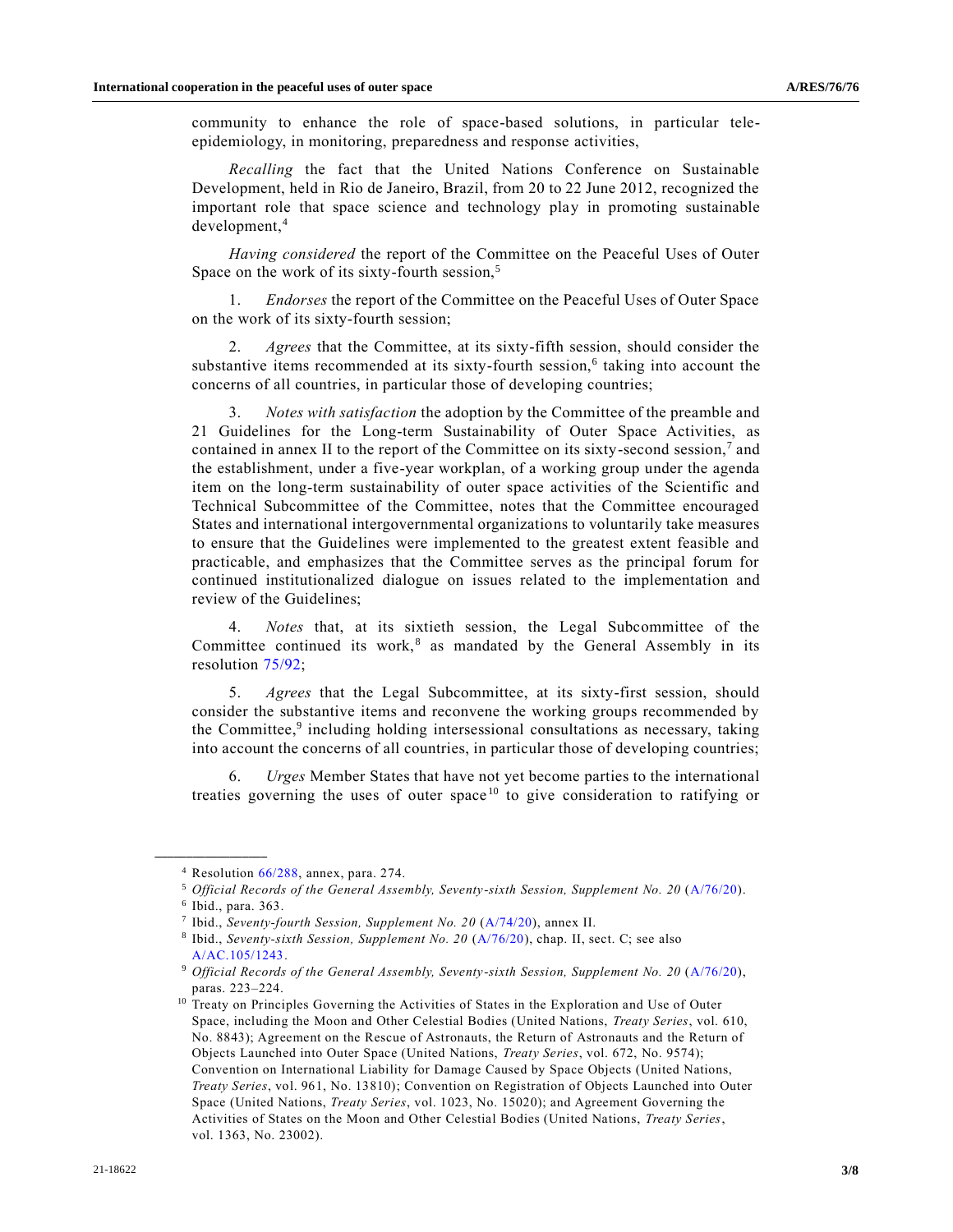acceding to those treaties in accordance with their national law, as well as incorporating them into their national legislation;

7. *Notes with satisfaction* that the space law curriculum developed by the Office and published in all official languages of the United Nations could encourage further studies within Member States in cooperation with relevant entities in support of capacity-building efforts in space law and policy;

Takes note of the report of the Working Group on the Review of International Mechanisms for Cooperation in the Peaceful Exploration and Use of Outer Space on the work conducted under its multi-year workplan, $<sup>11</sup>$  as finalized at</sup> the fifty-sixth session of the Legal Subcommittee, and notes that the report provides an important source of information and useful guidance for further joint undertakings by spacefaring nations and emerging space nations, as appropriate;

9. *Welcomes* the establishment of a working group under the agenda item on the general exchange of views on potential legal models for activities in the exploration, exploitation and utilization of space resources of the Legal Subcommittee;

10. *Notes* that, at its fifty-eighth session, the Scientific and Technical Subcommittee continued its work,<sup>12</sup> as mandated by the General Assembly in its resolution [75/92;](https://undocs.org/en/A/RES/75/92)

11. *Agrees* that the Scientific and Technical Subcommittee, at its fifty-ninth session, should consider the substantive items and reconvene the working groups recommended by the Committee, $^{13}$  including holding intersessional consultations as necessary, taking into account the concerns of all countries, in particular those of developing countries;

12. *Recalls with appreciation* that 12 April 2021 marked the sixtieth anniversary of the first-ever human space flight, by the Soviet cosmonaut Yuri Gagarin, which opened the way for space exploration for the benefit of all humanity;

13. *Declares* 20 July International Moon Day, to observe each year at the international level the anniversary of the first landing by humans on the Moon on 20 July 1969 as part of the Apollo 11 lunar mission, taking into consideration the achievements of all States in the exploration of the Moon, and to raise public awareness about sustainable Moon exploration and utilization;

14. *Reiterates* the importance of information-sharing in discovering, monitoring and physically characterizing potentially hazardous near-Earth objects to ensure that all countries, in particular developing countries with limited capacity for predicting and mitigating a near-Earth object impact, are aware of potential threats, emphasizes the need for capacity-building for effective emergency response and disaster management in the event of a near-Earth object impact, and notes with satisfaction the work carried out by the International Asteroid Warning Network and the Space Mission Planning Advisory Group to strengthen international cooperation to mitigate the potential threat posed by near-Earth objects, with the support of the Office, serving as the permanent secretariat of the Advisory Group; <sup>14</sup>

15. *Notes with appreciation* that some Member States are already implementing space debris mitigation measures on a voluntary basis, through national

 $11$  [A/AC.105/C.2/112.](https://undocs.org/en/A/AC.105/C.2/112)

<sup>&</sup>lt;sup>12</sup> Official Records of the General Assembly, Seventy-sixth Session, Supplement No. 20 [\(A/76/20\)](https://undocs.org/en/A/76/20), chap. II, sect. B; see also [A/AC.105/1240.](https://undocs.org/en/A/AC.105/1240)

<sup>&</sup>lt;sup>13</sup> Official Records of the General Assembly, Seventy-sixth Session, Supplement No. 20 [\(A/76/20\)](https://undocs.org/en/A/76/20), para. 147; see als[o A/AC.105/1240.](https://undocs.org/en/A/AC.105/1240)

<sup>14</sup> Se[e A/AC.105/1138,](https://undocs.org/en/A/AC.105/1138) paras. 205–210.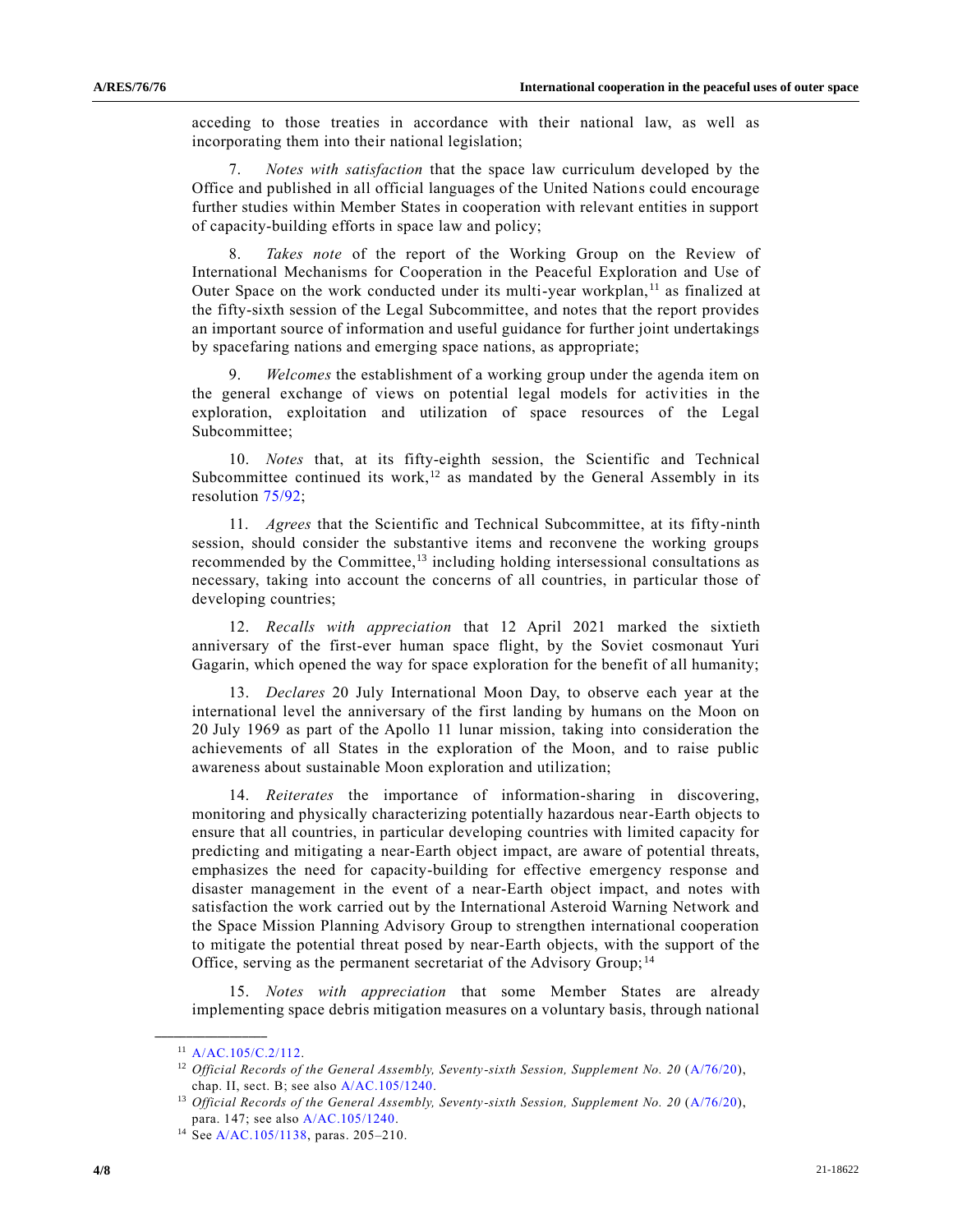mechanisms and consistent with the Space Debris Mitigation Guidelines of the Inter-Agency Space Debris Coordination Committee and with the Space Debris Mitigation Guidelines of the Committee on the Peaceful Uses of Outer Space,<sup>15</sup> endorsed by the General Assembly in its resolution [62/217,](https://undocs.org/en/A/RES/62/217) and invites other States to implement, through relevant national mechanisms, the Space Debris Mitigation Guidelines of the Committee on the Peaceful Uses of Outer Space;

16. *Considers* that it is essential that Member States pay more attention to the problem of the gradually increasing probability of collisions of space objects, especially those with nuclear power sources, with space debris, and other aspects of space debris, calls for the continuation of national research on this question, for the development of improved technology for the monitoring of space debris and for the compilation and dissemination of data on space debris, considers that, to the extent possible, information thereon should be provided to the Scientific and Technical Subcommittee, and agrees that international cooperation is needed to expand appropriate and affordable strategies to minimize the impact of space debris on future space missions;

17. *Urges* all Member States, in particular those with major space capabilities, to contribute actively to the goal of preventing an arms race in outer space as an essential condition for the promotion of international cooperation in the exploration and use of outer space for peaceful purposes;

18. *Requests* the Committee to continue to consider, as a matter of priority, ways and means of maintaining outer space for peaceful purposes and to report thereon to the General Assembly at its seventy-seventh session, and agrees that the Committee should continue to consider the broader perspective of space security and associated matters that would be instrumental in ensuring the safe and responsible conduct of space activities, including ways to promote international, regional and interregional cooperation to that end;

19. *Emphasizes* the central role of the Office in promoting international cooperation in the exploration and peaceful uses of outer space for economic, social and scientific development, in particular for the benefit of developing countries;

20. *Notes with satisfaction* the programme of work undertaken by the Office in 2021 to strengthen international cooperation in the conduct of space activities for peaceful purposes and the use of space science and technology and their applications towards the achievement of the internationally agreed Sustainable Development Goals, including the workshops and symposiums conducted to build capacity, the assistance provided to developing countries, at their request, in the development of national space policy and legislation in conformity with international space law, and actions implemented to strengthen institutional capacity in space activities;

21. *Welcomes*, in that regard, the activities being carried out by the Office to promote gender equality and the increased role of women in space activities, including through targeted capacity-building and technical advisory activities, and efforts to encourage enhanced involvement of women and girls in science, technology, engineering and mathematics education, and invites Member States to make voluntary contributions to those activities;

22. *Requests* the Office to continue to apprise the Committee and its Scientific and Technical Subcommittee and Legal Subcommittee, at their respective sessions in 2022, of the status of its capacity-building activities;

<sup>15</sup> *Official Records of the General Assembly, Sixty -second Session, Supplement No. 20* [\(A/62/20\)](https://undocs.org/en/A/62/20(Supp)), paras. 117–118 and annex.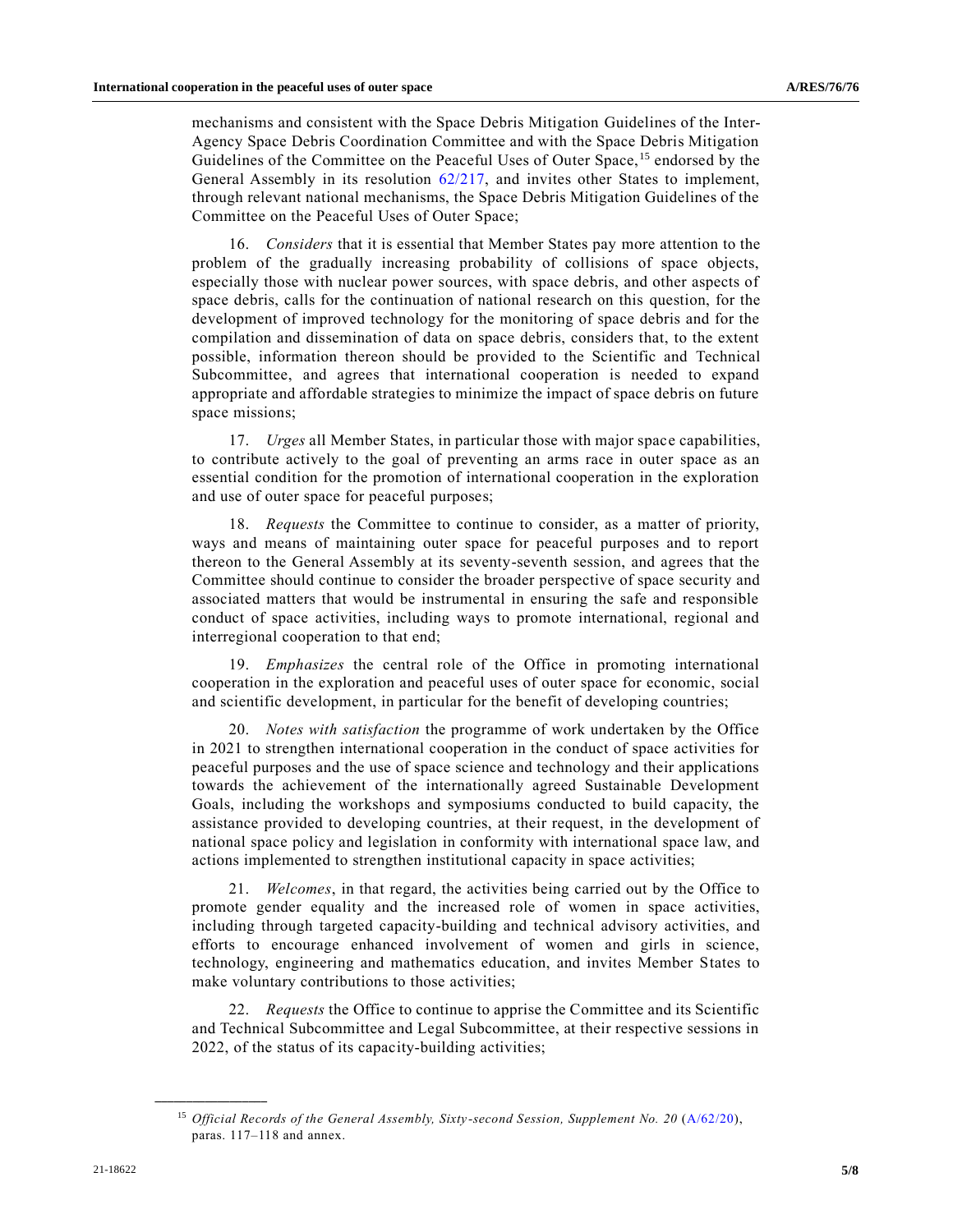23. *Recognizes* the capacity-building activities under the United Nations Programme on Space Applications, which provide unique benefits for Member States, in particular developing countries, participating in those activities;  $16$ 

24. *Notes with satisfaction* the activities carried out under the United Nations Platform for Space-based Information for Disaster Management and Emergency Response (UN-SPIDER), and recognizes the significant achievements made and the advisory support provided to Member States within the framework of UN-SPIDER since its establishment in  $2006<sup>17</sup>$  with the valuable contributions of its network of regional support offices, and encourages Member States, on a voluntary basis, to provide the programme with the additional resources necessary to address the increasing demand for support successfully and in a timely manner;

25. *Reiterates* the importance of the Sendai Framework for Disaster Risk Reduction  $2015-2030$ ,<sup>18</sup> in which the value of space-based technology and Earth observation for disaster management and emergency response is recognized, and notes with satisfaction the efforts of the Office and its UN-SPIDER programme towards promoting international cooperation as a way to enhance the use of space based technologies and related services at the national and local levels in contributing to the implementation of the Sendai Framework and the 2030 Agenda for Sustainable Development;

26. *Notes with satisfaction* the continuous progress made by the International Committee on Global Navigation Satellite Systems with the support of the Office, in its capacity as executive secretariat of the International Committee, towards achieving compatibility and interoperability among global and regional space-based positioning, navigation and timing systems and in the promotion of the use of global navigation satellite systems and their integration into national infrastructure, particularly in developing countries, and notes with appreciation that the International Committee held its fifteenth meeting in Vienna from 27 September to 1 October 2021;

27. *Notes with appreciation* that the regional centres for space science and technology education, affiliated to the United Nations, namely, the African regional centres for space science and technology education in the French and English languages, located in Morocco and Nigeria, respectively, the Regional Centre for Space Science and Technology Education for Asia and the Pacific, located in China, the Centre for Space Science and Technology Education in Asia and the Pacific, located in India, the Regional Centre for Space Science and Technology Education for Latin America and the Caribbean, with campuses located in Brazil and Mexico, and the Regional Centre for Space Science and Technology Education for Western Asia, located in Jordan, have continued their education programmes in 2021, encourages the regional centres to continue to promote greater participation of women in their education programmes, and agrees that the regional centres should continue to report to the Committee on the Peaceful Uses of Outer Space on their activities;

28. *Notes with satisfaction* the progress in the establishment of a new regional centre for space science and technology education in the Eurasian region, affiliated to the United Nations, hosted by the Roscosmos Corporate Academy, as proposed by the Government of the Russian Federation, in particular the positive conclusion of an evaluation mission facilitated by the Office in August 2021;

29. *Emphasizes* that regional and interregional cooperation in the field of space activities is essential to strengthen the peaceful uses of outer space, assist Member States in the development of their space capabilities and contribute to the

<sup>16</sup> Se[e A/AC.105/1240,](https://undocs.org/en/A/AC.105/1240) sect. II.

 $17$  See resolution  $61/110$ .

<sup>&</sup>lt;sup>18</sup> Resolution [69/283,](https://undocs.org/en/A/RES/69/283) annex II.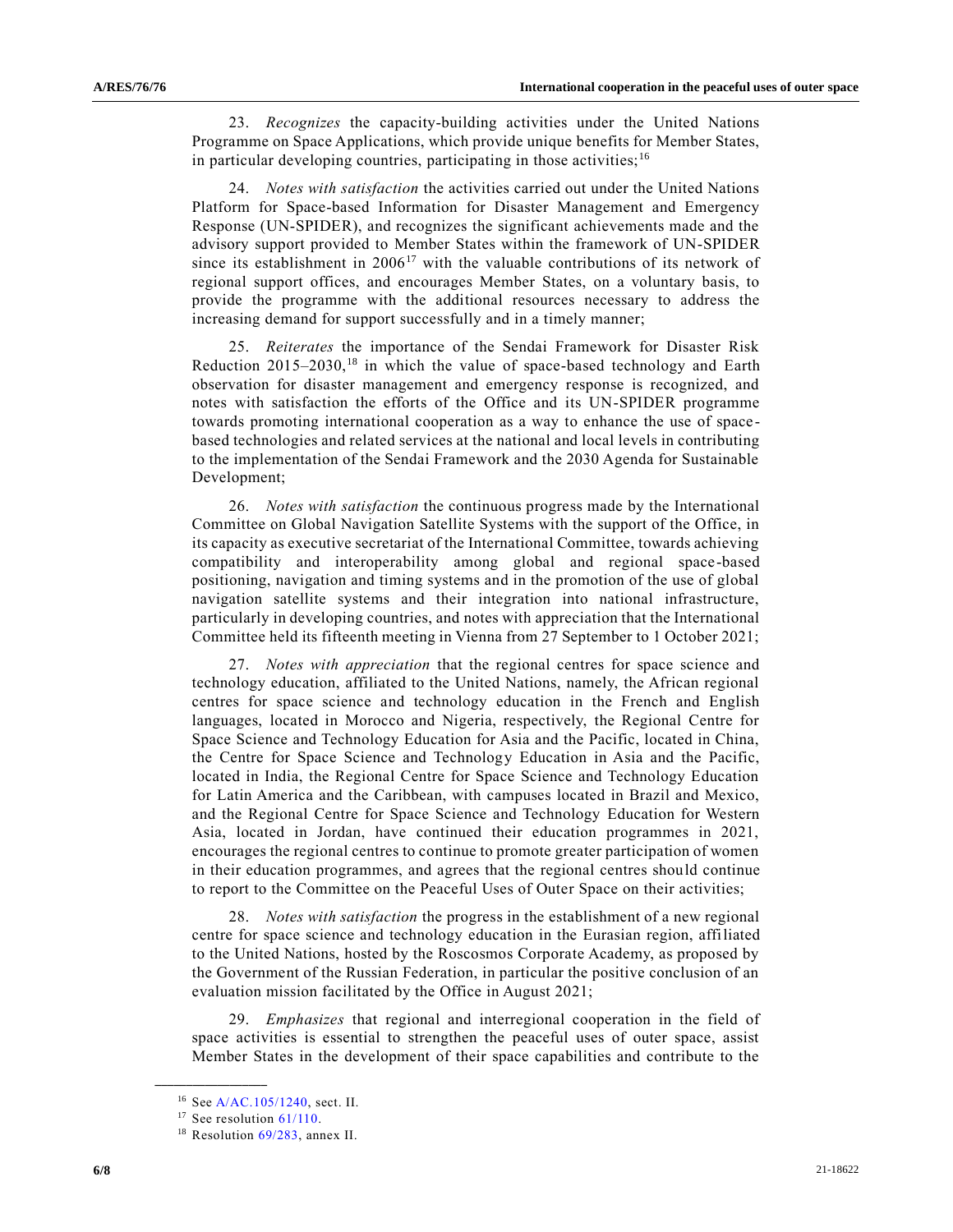implementation of the 2030 Agenda for Sustainable Development, to that end requests relevant regional organizations and their groups of experts to offer the assistance necessary so that countries can carry out the recommendations of regional conferences, and in that regard notes the importance of the equal participation of women in all fields of science and technology;

30. *Recognizes*, in that regard, the important role played by such organizations as the Asia-Pacific Space Cooperation Organization and the European Space Agency and by conferences and other mechanisms, such as the African Leadership Conference on Space Science and Technology for Sustainable Development, the Asia-Pacific Regional Space Agency Forum and the Space Conference of the Americas, in strengthening regional and international cooperation among States;

31. *Recalls* the adoption of the African Space Policy and Strategy by the Assembly of the African Union at its twenty-sixth ordinary session, held in Addis Ababa on 30 and 31 January 2016, notes that this achievement marks the first step towards the realization of an African outer space programme within the framework of the African Union Agenda 2063, and notes with satisfaction in that regard the establishment of the African Space Agency, hosted by Egypt;

32. *Emphasizes* the need to increase the benefits of space technology and its applications and to contribute to an orderly growth of space activities favourable to sustained economic growth and sustainable development in all countries, including strengthening sustainable spatial data infrastructure at the regional and national levels and building resilience to reduce the consequences of disasters, in particular in developing countries;

33. *Reiterates* the need to promote the benefits of space technology and its applications in the major United Nations conferences and summits for economic, social and cultural development and related fields, and recognizes that the fundamental significance of space science and technology and their applications for global, regional, national and local sustainable development processes should be promoted in the formulation of policies and programmes of action and their implementation, including through efforts towards achieving the objectives of those conferences and summits and in implementing the 2030 Agenda for Sustainable Development;

34. *Encourages* Member States, to that end, to promote the inclusion in those conferences, summits and processes of the relevance of space science and technology applications and the use of space-derived geospatial data, and in general, space-based data and infrastructures, with the involvement of the Office;

35. *Encourages* the Office to take active part in those conferences, summits and processes and other activities in support of their objectives, as appropriate, and to conduct capacity-building activities, hold lectures and participate in academic and research activities to foster international cooperation in the peaceful uses of outer space;

36. *Urges* the Inter-Agency Meeting on Outer Space Activities (UN-Space), under the leadership of the Office, to continue to examine how space science and technology and their applications could contribute to the 2030 Agenda for Sustainable Development, and encourages entities of the United Nations system to participate, as appropriate, in UN-Space coordination efforts;

37. *Encourages* the Office to continue to conduct capacity-building and outreach activities associated with space security and transparency and confidence building measures in outer space activities, as appropriate, and within the context of the long-term sustainability of outer space activities;